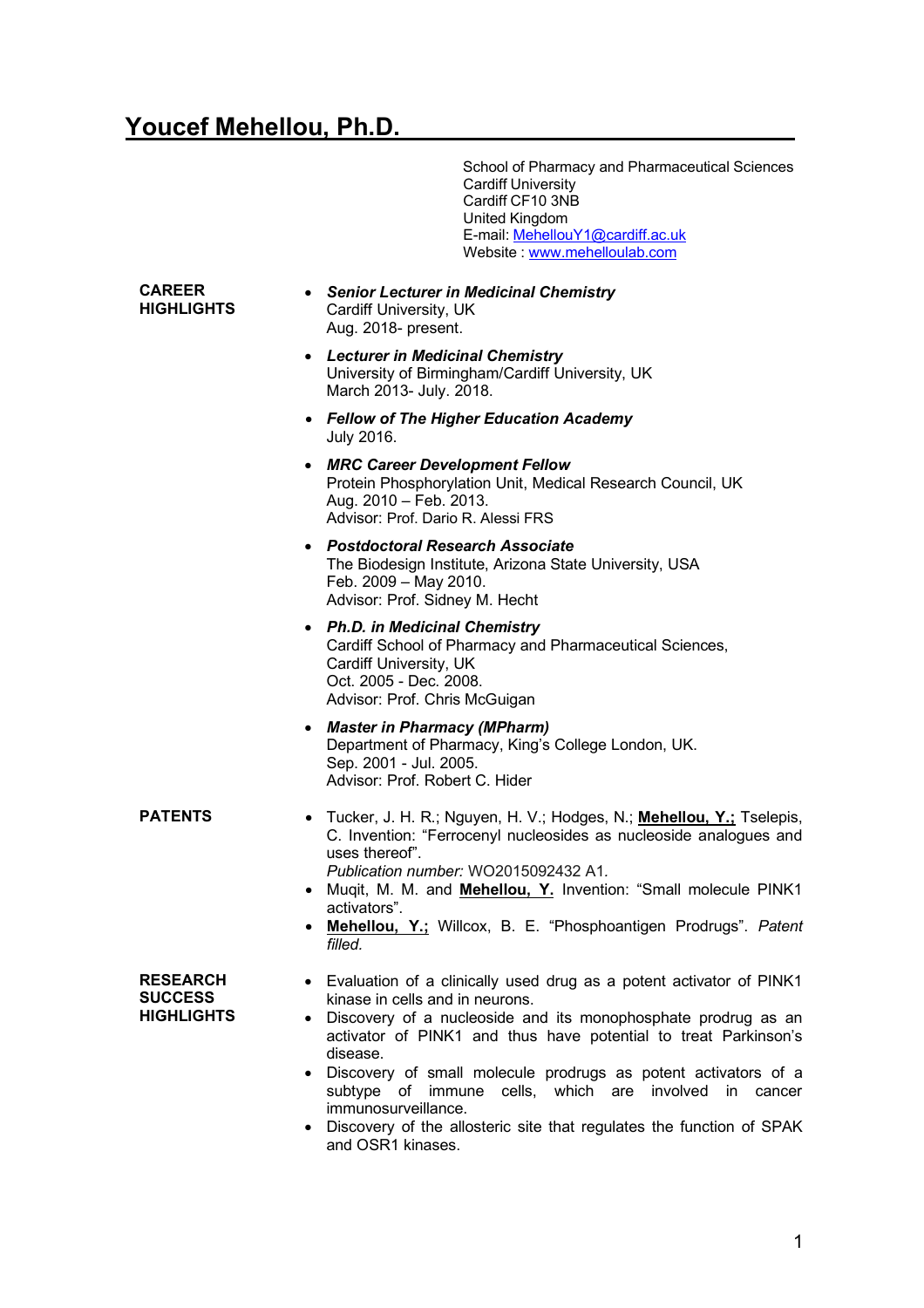**RESEARCH FUNDING CURRENT LAB**

- *Funding:* MRC, Wellcome Trust, Lily Foundation, BBSRC/AstraZeneca and EPSRC.
- *Lab members:* 7 PhD students and 2 Postdocs.
- **PUBLICATIONS**
	- 1. **Mehellou, Y.\*;** AlAmri, M. A.; Dhiani, B. A.; Kadri, H. *C*-terminal phosphorylation of SPAK and OSR1 kinases promotes their binding and activation by the scaffolding protein MO25. *Biochem. Biophys. Res. Comm.* **2018**, DOI: 10.1016/j.bbrc.2018.07.128.
		- 2. AlAmri, M. A.; Kadri, H.; Alderwick, L. J.; Jeeves, M.; **Mehellou, Y\*.** The Photosensitizing Clinical Agent Verteporfin is an Inhibitor of SPAK and OSR1 Kinases. *ChemBioChem* **2018**, DOI: 10.1002/cbic.201800272.
		- 3. Kadri, H.; Taher. T. E.; Xu, Q.; Bryan, R. T.; Willcox, B. E.;<br>**Mehellou, Y\***. Aryloxy Triester Phosphonamidates of **Mehellou, Y\***. Aryloxy Triester Phosphonamidates of Phosphoantigens Exhibit Favorable Stability and Potent Activation of Vγ9/Vδ2 T-Cells. *ChemRxiv* **2018**, DOI: 10.26434/chemrxiv.6755033.v1.
		- 4. Kadri, H.; Lambourne, O. A.; **Mehellou, Y\*.** Niclosamide, a drug with many (re)purposes. *ChemMedChem* **2018**, *13*, 1088-1091.
		- 5. Davey, M. S.; Malde, R.; Mykura, R. C.; Baker, A. T.; Taher, T. E.; Le Duff, C. S.; Willcox, B. E.; **Mehellou, Y<sup>\*</sup>.** Synthesis and Biological Evaluation of (E)-4-Hydroxy-3-Methylbut-2-envl Biological Evaluation of (*E*)-4-Hydroxy-3-Methylbut-2-enyl Phosphate (HMBP) Aryloxy Triester Phosphoramidate Prodrugs as Activators of Vγ9/Vδ2 T-Cell Immune Responses. *J. Med. Chem.* **2018**, *61*, 2111-2117.
		- 6. Barini, E.; Miccoli, A.; Tinarelli, F.; Mulholland, K.; Kadri, H.; Khanim, K.; Stojanovski, L.; Read, K. D.; Burness, K.; Blow, J. J.; **Mehellou, Y\*.**; Muqit, M. M. The anthelmintic drug niclosamide and its analogues activate the Parkinson's disease associated kinase PINK1. *ChemBioChem* **2018**, *19*, 425-429.
		- 7. AlAmri, M.A.; Kadri, H.; Dhiani, B.A.; Mahmood, S.; Elzwawi, A.; **Mehellou, Y\***. WNK-Signaling Inhibitors as Potential New Antihypertensive Drugs. *ChemMedChem* **2017**, *12*, 1677-1686.
		- 8. Salim, M.; Knowles, T.; Baker, A. T.; Davey, M. S.; Jeeves, M.; Sridha, P.; Wilkie, J.; Willcox, C. R.; Kadri, H.; **Mehellou, Y.**; Mohammed, F.; Willcox, B. E. BTN3A1 discriminates γδ T cell phosphoantigens from non-antigenic small molecules via a conformational sensor in its B30.2 domain. *ACS Chem. Biol.* **2017**, DOI: 10.1021/acschembio.7b00694.
		- 9. **Mehellou, Y\*.**; Singh, H.; Balzarini, J. The ProTide prodrug technology: From the concept to the clinic. *J. Med Chem.* **2017**, DOI: 10.1021/acs.jmedchem.7b00734.
		- 10. AlAmri, M. A.; Kadri, H.; Alderwick, L. J.; Simpkins, N. S.; **Mehellou, Y\***. Rafoxanide and Closantel inhibit SPAK and OSR1 kinases by binding to a highly conserved allosteric site on their Cterminal domains. *ChemMedChem* **2017**, 12(9), 639-645.
		- 11. Osgerby, L.; Lai, Y. C.; Thornton, P. J.; Amalfitano, J.; Le Duff, C. S.; Jabeen, I.; Kadri, H.; Miccoli, A.; Tucker, J. H. R.; Muqit, M. M. K.; **Mehellou. Y\***. Kinetin riboside and its ProTides activate the Parkinson's disease associated PTEN-induced putative kinase 1 (PINK1) independent of mitochondrial depolarisation. *J. Med. Chem.* **2017**, 60(8), 3518-3524.
		- 12. Kadri, H.; AlAmri, M. A.; Navratilova, I. H.; Alderwick, L. J.; Simpkins, N. S.; **Mehellou, Y\***. Towards the development of small molecule MO25-binders as potential indirect SPAK/OSR1 kinase inhibitors. *ChemBioChem* **2017**, 18(5):460-465.
		- 13. Kedge, J. L.; Nguyen, H. V.; Khan, K.; Male, L.; Ismail, M. K.; Roberts, H. V.; Hodges, N. J.; Horswell, S. L.; **Mehellou, Y.**; Tucker, J. H. R. Organometallic Nucleoside Analogues: Effect of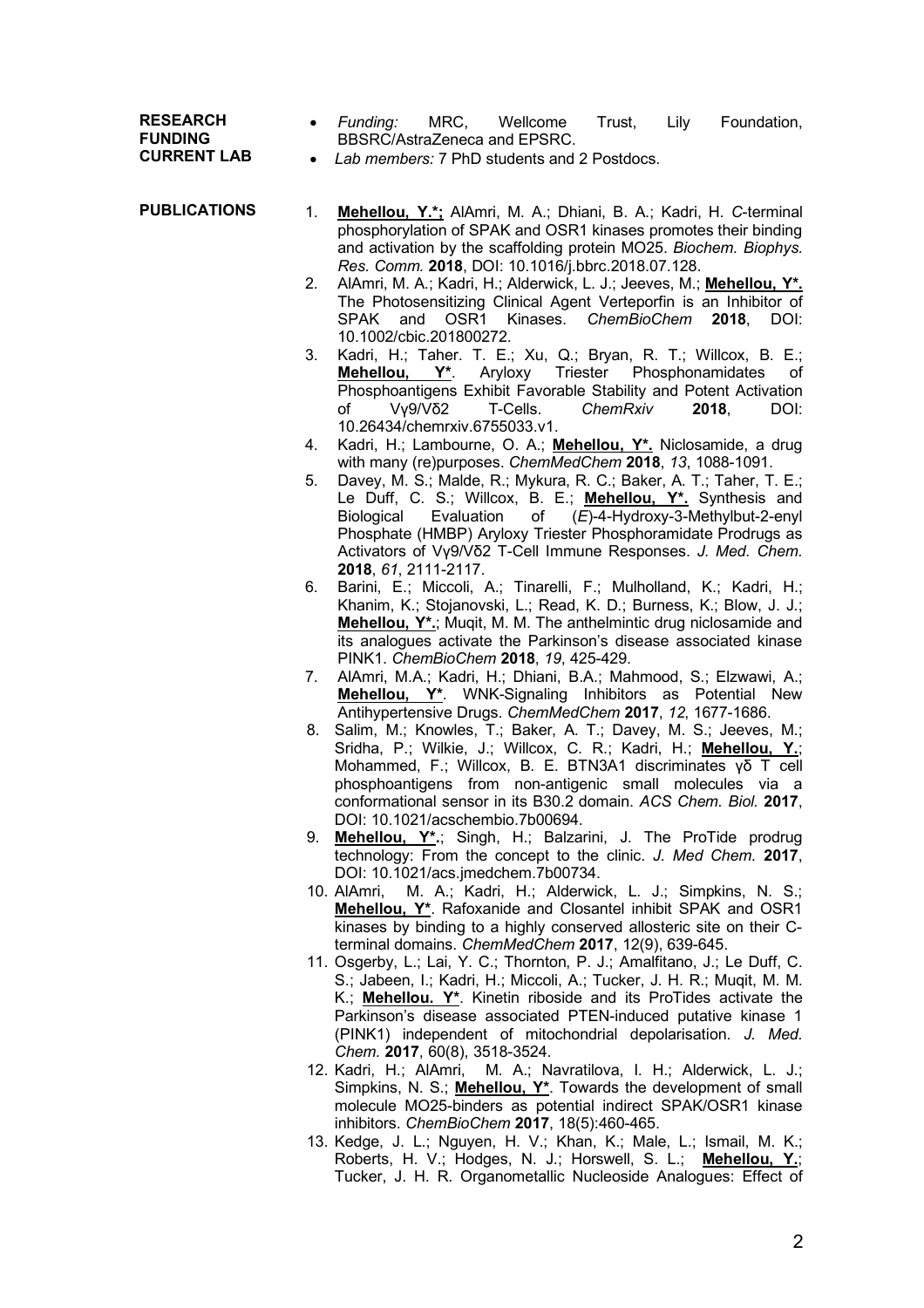Hydroxyalkyl Linker Length on Cancer Cell Line Toxicity. *Eur. J. Inorg. Chem.* **2017**, 466–476.

- 14. Thornton, P.J.; Kadri, H.; Miccoli, A.; **Mehellou, Y\***. Nucleoside Phosphate and Phosphonate Prodrug Clinical Candidates. *J. Med. Chem.* **2016**, 59(23), 10400-10410.
- 15. **Mehellou, Y\***. The ProTides Boom. *ChemMedChem* **2016**, 11(11), 1114-1116.
- 16. Butterworth, S.; **Mehellou, Y.;** Rainger, P.; Thomas, S.; Mason, J.; Jagpal, P.; Cox, A.; Marriott, J. Design and Development of Virtual Chemistry Practicals for Pharmacy Students. Manchester Pharmacy Education Conference; 29 Jun **2015**.
- 17. Nguyen, H. V.; Sallustrau, A.; Balzarini, J.; Bedford, M. R.; Eden, J. C.; Georgousi, N.; Hodges, N. J.; Kedge, J.; **Mehellou, Y**.; Tselepis, C.; Tucker, J. H. Organometallic nucleoside analogues with ferrocenyl linker groups: synthesis and cancer cell line studies. *J. Med. Chem.* **2014**, 57(13), 5817-22.
- 18. Rainger, P.; **Mehellou, Y.;** Mason, J. Teaching Peptide and Oligo synthesis in a Virtual Lab with gamefification and integrated clinical scenarios. *SEB Education and Public Affairs Section Symposium* **2014**, EPA14.28, Society of Experimental Biology.
- 19. Ohta, A.; Schumacher, F. R.; **Mehellou, Y**.; Johnson, C.; Knebel, A.; Macartney, T. J.; Wood, N. T.; Alessi, D. R.; Kurz, T. The CUL3- KLHL3 E3 ligase complex mutated in Gordon's hypertension syndrome interacts with and ubiquitylates WNK isoforms: diseasecausing mutations in KLHL3 and WNK4 disrupt interaction. *Biochem. J.* **2013**, 451(1), 111-122.
- 20. **Mehellou, Y\*.;** Alessi, D. R.; Macartney, T. J.; Szklarz, M.; Knapp, S.; Elkins, J. M. Structural insights into the activation of MST3 by MO25. *Biochem. Biophys. Res Commun.* **2013**, 431(3), 604-609.
- 21. Chen, S.; Fahmi, N. E.; Nangreave, R. C.; **Mehellou, Y**.; Hecht, S. M. Synthesis of pdCpAs and transfer RNAs activated with thiothreonine and derivatives. *Bioorg. Med. Chem.* **2012**, 20(8), 2679-2689.
- 22. Thastrup, J. O.; Rafiqi, F. H.; Vitari, A. C.; Pozo-Guisado, E.; Deak, M.; **Mehellou, Y**.; Alessi, D. R. SPAK/OSR1 regulate NKCC1 and WNK activity: analysis of WNK isoform interactions and activation by T-loop trans-autophosphorylation. *Biochem. J.* **2012**, 441(1), 325-337.
- 23. Filippi, B. M.; de los Heros, P.; **Mehellou, Y**.; Navratilova, I.; Gourlay, R.; Deak, M.; Plater, L.; Toth, R.; Zeqiraj, E.; Alessi, D. R. MO25 is a master regulator of SPAK/OSR1 and MST3/MST4/YSK1 protein kinases. *EMBO J.* **2011**, 30(9), 1730-1741.
- 24. **Mehellou Y\***. Phosphoramidate prodrugs deliver with potency against hepatitis C virus. *ChemMedChem.* **2010**, 5(11), 1841-1842.
- 25. **Mehellou Y**, Valente R, Mottram H, Walsby E, Mills KI, Balzarini J, McGuigan C.Phosphoramidates of 2'-beta-D-arabinouridine (AraU) as phosphate prodrugs; design, synthesis, in vitro activity and metabolism. *Bioorg. Med. Chem.* **2010**, 18(7), 2439-2446.
- 26. **Mehellou Y**, Balzarini J, McGuigan C. The design, synthesis and antiviral evaluation of a series of 5-trimethylsilyl-1-beta-D- (arabinofuranosyl)uracil phosphoramidate ProTides. *Antiviral Chem. Chemother.* **2010**, 20(4), 153-160.
- 27. **Mehellou Y\***, De Clercq E. Twenty-six years of anti-HIV drug discovery: where do we stand and where do we go? *J. Med. Chem.* **2010**, 53(2), 521-538.
- 28. **Mehellou Y**, Balzarini J, McGuigan C. Aryloxy phosphoramidate triesters: a technology for delivering monophosphorylated nucleosides and sugars into cells. *ChemMedChem.* **2009**, 4(11), 1779-1791.
- 29. **Mehellou, Y.**; Balzarini J, McGuigan C. An investigation into the